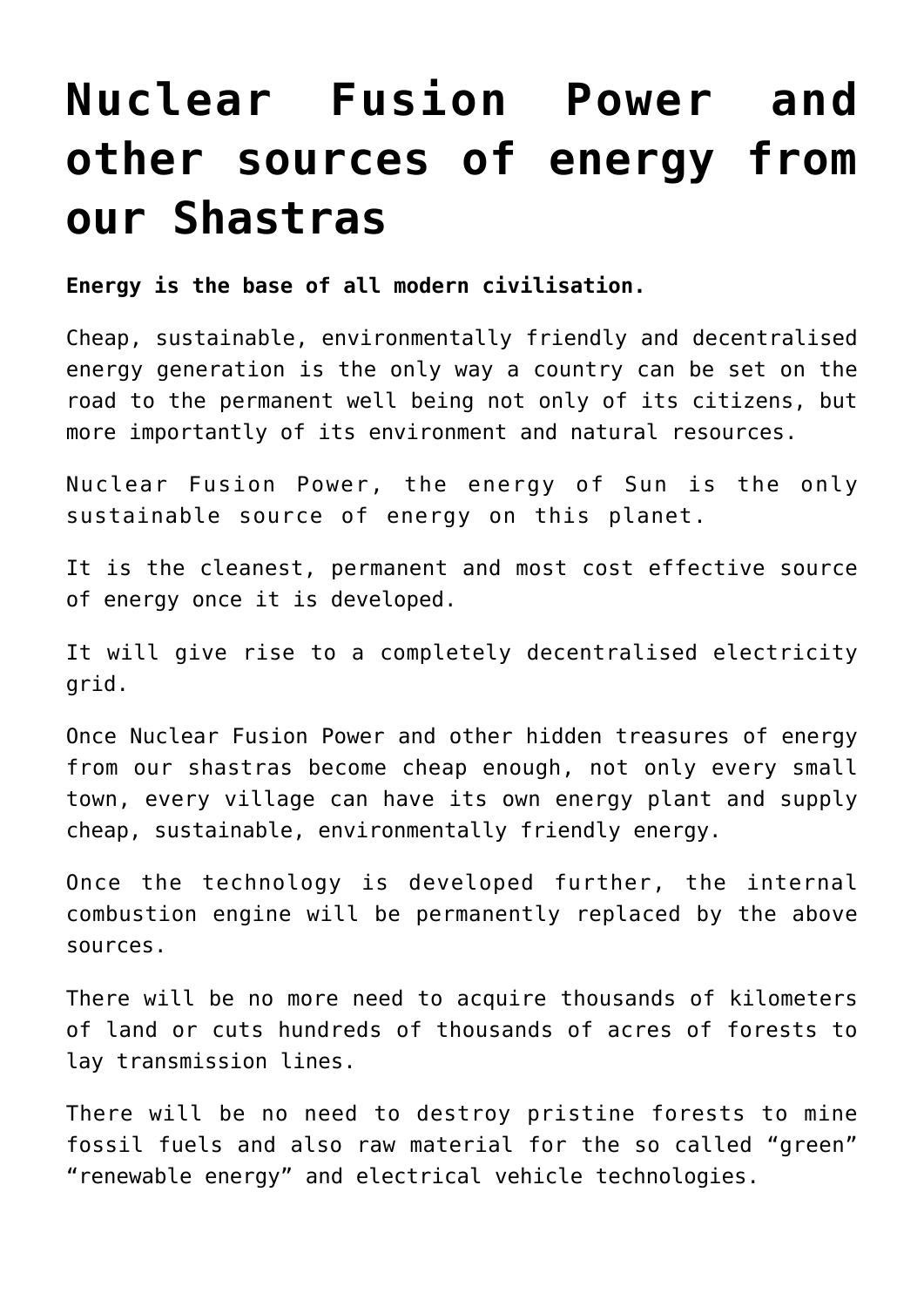There will be no more need to build huge dams that destroy thousands of acres of pristine forests, permanently destroy river ecology and river flows and displace millions of people.

[Nuclear Fusion Power](http://en.wikipedia.org/wiki/Fusion_power) and other [hidden treasures of energy](http://www.agragami.in/index-8.html) from our shastras do not leave any toxic footprint like coal, nuclear, oil or so called "environmentally friendly" renewable electricity and electric cars which have much more long term damage as our traditional fossil fuel and nuclear technologies.

The biggest scam now is [Electric Vehicles.](https://en.wikipedia.org/wiki/Electric_vehicle)

They all have to be charged using regular electricity, which is still mainly derived from fossil fuels and nuclear reactors.

These so called "renewable" and "green" technologies all have to use toxic batteries to store and use the electricity for powering their vehicles.

These toxic batteries dont run on magic, they usually run on [lithium](https://en.wikipedia.org/wiki/Lithium#Electrical_and_electronics) which is a rare mineral and has very expensive mining and exploitation costs not only in monetary terms but also mainly in its permanent impact on the environment.

To extract [lithium](https://en.wikipedia.org/wiki/Lithium#Electrical_and_electronics) you need huge amounts of water and more importantly huge amounts of energy.

And this energy to extract lithium does not come from magic, it usually comes from energy supplied by power plants driven by fossil fuels or nuclear reactors.

It is almost always power plants driven by fossil fuels like coal since most [lithium](https://en.wikipedia.org/wiki/Lithium#Electrical_and_electronics) is mined in places that do not have nuclear reactors.

The environmental costs to produce, use and dispose these batteries is very huge and is the iceberg hidden below the so called "benefits" of this technology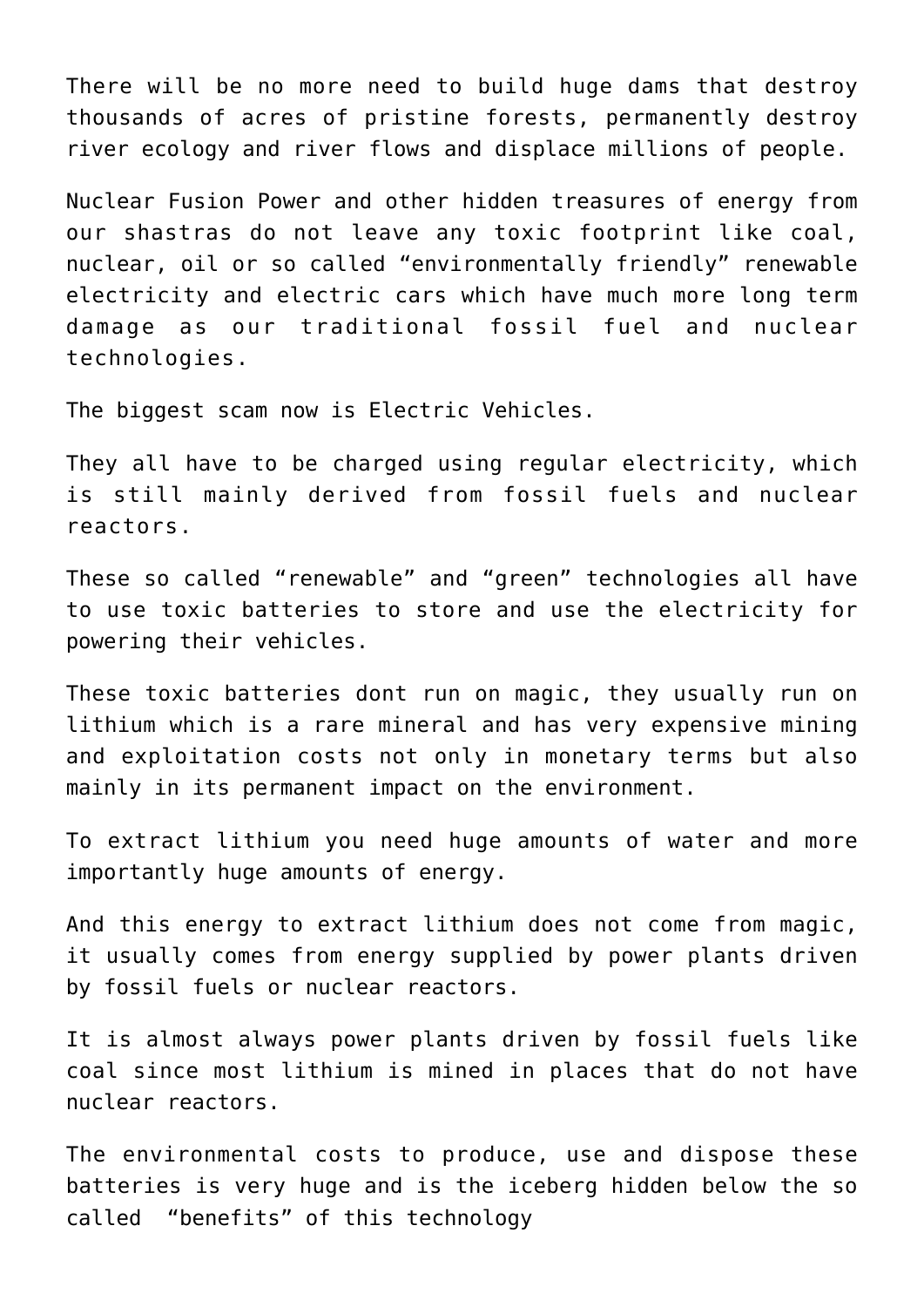So the problem with Electric Vehicles is that it creates more than five times the damage as fossil fuels.

- Firstly because coal mining and nuclear radioactive waste pollution will only increase
- Then new mining will have to be done to get the raw materials to build the batteries these electric vehicles use
- And lastly the wasted battery will be so toxic that new methods will have to be found to dispose it otherwise the pollution of the toxic waste of the electric batteries will cause permanent ecological damage to the environment, water and air and also a serious health hazard not only to the surrounding fauna and flora, but also to humans.

Just because it is such a new technology it sounds cool to say you are an environmentalist because you are using an Electric Vehicle.

Never mind if the electricity to charge the vehicle still comes from fossil fuels and nuclear reactors.

Never mind if the batteries to store and use that electricity is much more damaging to the environment than using just our conventional polluting Nuclear and Fossil Fuel technology.

The same above principles apply to a bigger scam – the so called "green" renewable electricity technologies.

While our "visionary" [NRI Business Development Manager](http://aryadharma.world/bharat/the-magic-of-the-nri-business-development-manager) is acquiring land from poor farmers and kicking them out and and giving their land free to [cash burning scams](https://seekingalpha.com/symbol/TSLA) like [Tesla,](https://en.wikipedia.org/wiki/Tesla,_Inc.) really [visionary and smart people](https://seekingalpha.com/article/4124656-tesla-energy-still-deep-red) are [shorting the hell](https://en.wikipedia.org/wiki/Short_(finance)) out of [Tesla](https://en.wikipedia.org/wiki/Tesla,_Inc.) since they know it the next [Enron](https://en.wikipedia.org/wiki/Enron) with wheels and is doomed to fail.

**Why Bharat should be the world leader in research and**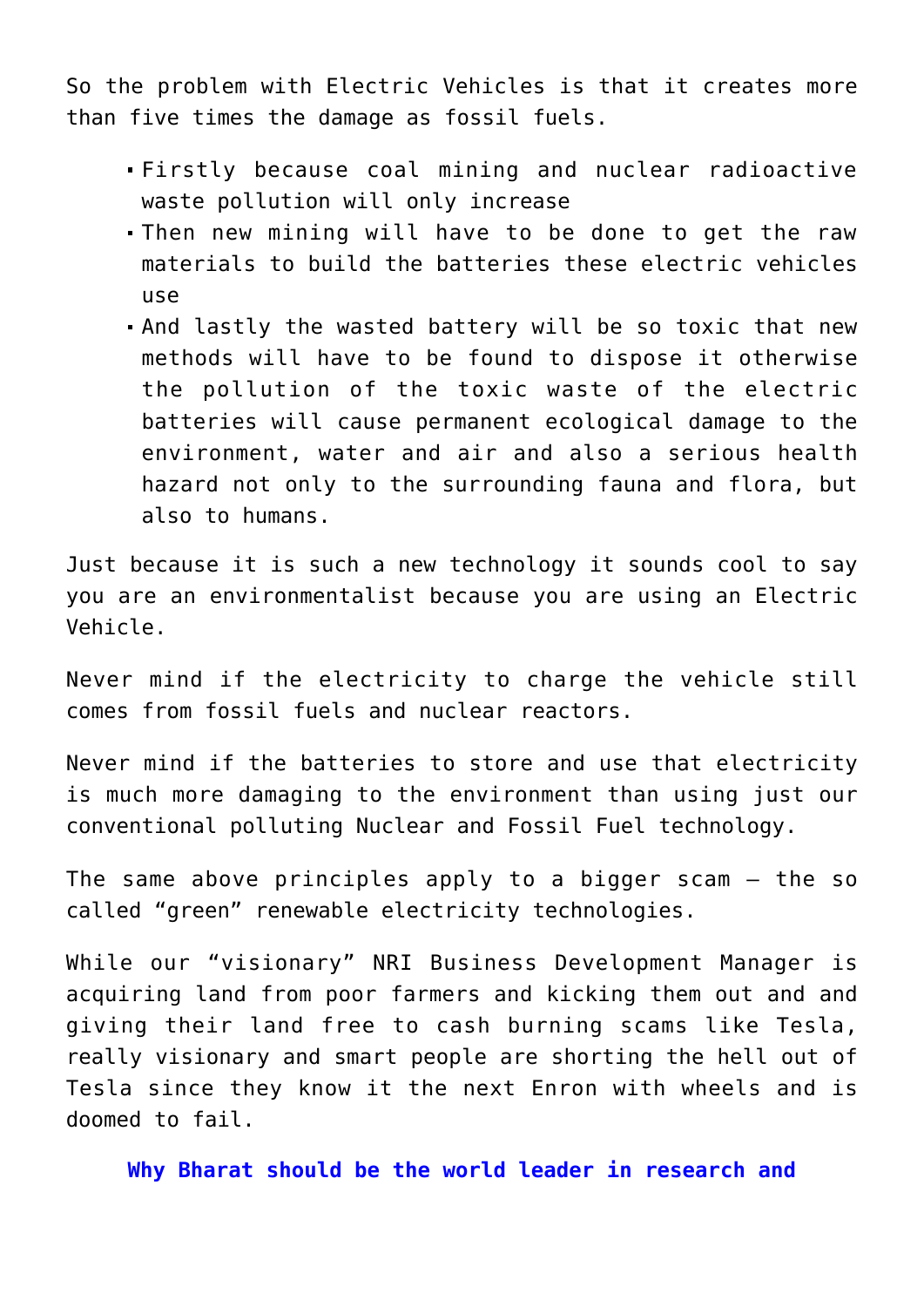## **development of Nuclear Fusion Power and other sources of energy from our Shastras**

Can you imagine the power and prestige that Bharat will have both financially and technologically if we became the world leader in Nuclear Fusion?

For all the benefits I have mentioned above, I failed to understand why our [Representative DFIs](http://aryadharma.world/fukus/repsofpeople/) dont put the development of Nuclear Fusion Power as our highest priority even more than our funding of the Army.

We must have a more long term vision than a stupid short term vision to electrify all of Bharat in 5 years with coal plants and nuclear plants and so called "green" renewable electricity technologies.

These coal plants will shut down in 15 years and would have destroyed millions of acres of forests and irrevocably damaged the environment with air pollution and rendered the areas around these coal plants completely uninhabitable.

The nuclear plants would have generated toxic waste and there is always the high possibility of an incident like [Fukushima](https://en.wikipedia.org/wiki/Fukushima_Daiichi_nuclear_disaster) and [Chernobyl.](https://en.wikipedia.org/wiki/Chernobyl_disaster) If such incidents were to occur in Bharat, then the causalities would be ten times higher considering the higher density of population in Bharat than Japan and Russia.

Since [Bharat](https://aryadharma.world/bharat/) has already remained dark for so long, I do not think it matters if we remain dark for another 5 years, which is the maximum amount I time I think it will take our scientists to figure out a way to develop a commercial Nuclear Fusion Power reactor.

## **If we want to make Bharat a superpower for generations, we should first secure our energy source.**

Only once we have a secure energy source, only then will we be able to do the other equally important things like the strengthening of our food, water, defence, manufacturing and